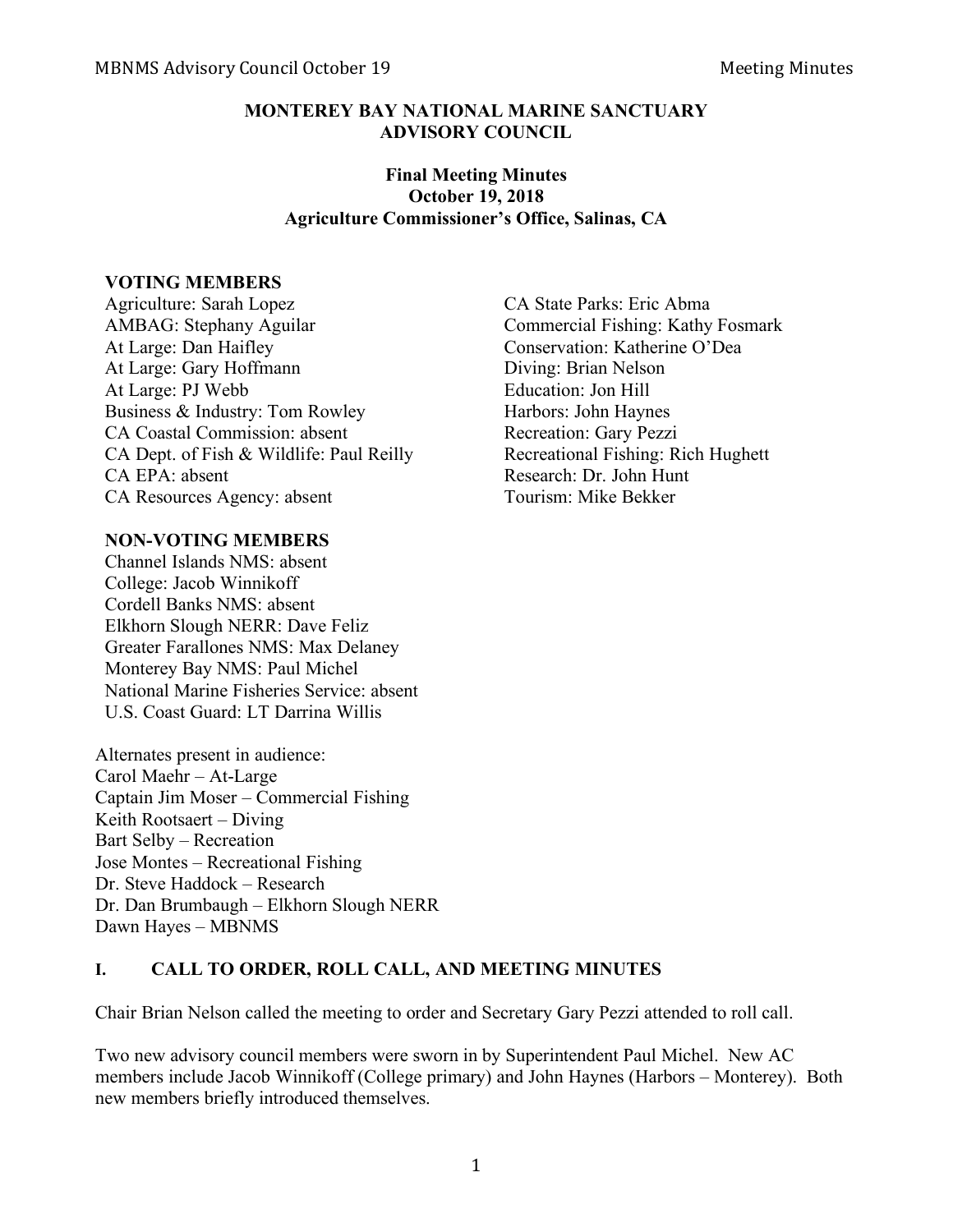Stephany Aguilar introduced a motion to change the College seat term from eighteen months to two years. Seconded by Gary Pezzi.

#### **MOTION: Passed**

(Vote: 15 in favor, 0 opposed, 0 abstentions)

#### **APPROVAL OF MEETING MINUTES**

Approval of August 17, 2018 DRAFT Meeting Minutes

Dan Haifley introduced a motion to approve the August meeting minutes. Seconded by PJ Webb. **MOTION: Passed**

(Vote: 13 in favor, 0 opposed, 2 abstentions)

Nichole Rodriguez mentioned recruitment will open Monday, October 22<sup>nd</sup> for the College alternate and Education primary. Recruitment will close on Friday, November 30<sup>th</sup>.

## **II. STANDING ITEM: Superintendent Report**

Monterey Bay NMS

Elkhorn Slough National Estuarine Research Reserve (ESNERR) was recently recognized as a wetland of international importance by the Ramsar Convention on Wetlands. A ceremony was held at Hester Marsh to celebrate. Congressman Jimmy Panetta, NOAA's NOS Acting Assistant Administrator Nicole LeBeouf and state elected officials were present.

The Final Environmental Impact Review certified on the CalAM desalination project. Agencies are currently in permit review mode. Currently waiting on State of CA action to authorize. MBNMS will then be authorizing Coastal Commission development permit and regional waterboard permit for discharge. Anticipate this being a four to six month timeframe.

It was asked if City of Marina filed a lawsuit regarding this project. Paul said he has not seen anything yet.

Management Plan Review is moving along. Dawn is working with leads to finalize draft action plans. The regulations package is being pulled together. Dawn is also working on drafting the Environmental Assessment. The goal is to have the draft management plan, regulations package and Environmental Assessment to ONMS Headquarters by the end of this calendar year.

MBNMS' Research team is very busy right now. Some of MBNMS' staff will be involved in a research cruise aboard Ocean Exploration Trust's EV *Nautilus* in the southern region of MBNMS. An estimated thousand classrooms signed up to participate in the Nautilus Live Ship-to-Shore broadcast.

Paul recently went to Sacramento to meet with CA Resources Agency. Deborah Halberstadt (CA Resources Agency primary on the AC) said they are in the process of hiring three new people with one of those becoming a MBNMS AC rep. He also met with CA Environmental Protection Agency (EPA) and CA State Water Resources Control Board. The control board is currently looking to fill Mariela's position on the AC.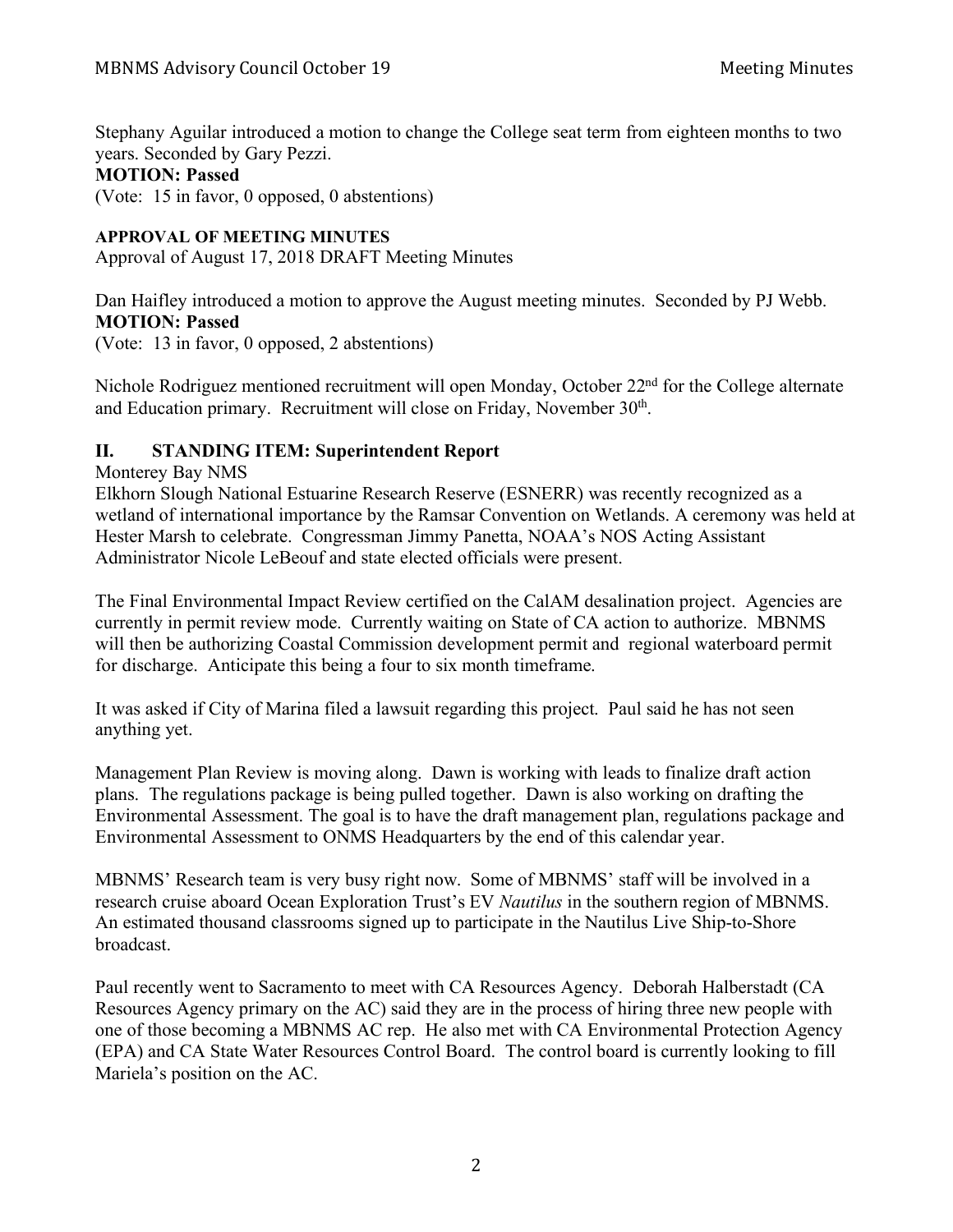Paul introduced Office of Law Enforcement Special Agent Don Tanner. Don mentioned a new enforcement officer, Sam Smith, was sworn in recently and will be training for the next 3 to 6 months. They are also putting out offers for new special agents in California. One of those agents will be in Monterey.

Paul mentioned a letter of agreement to Pebble Beach Company was drafted and will be sent soon regarding the agreement to clean up golf balls in the sanctuary (shoreline and subtidal). MBNMS will continue to conduct fieldwork to monitor the golf balls. The goal is to eventually work with other golf courses on golf ball cleanup efforts.

It was suggested to send a thank you letter to the high school students that discovered the golf balls in the sanctuary.

There was a question about the potential reservation system at Point Lobos. Eric Abma responded CA State Parks is looking into a reservation system. Finishing a general plan for the park. Having trouble with parking and controlling the number of visitors in the natural reserve. Assessments have determined the reserve is overused. It was asked if the new reservation system would effect divers who already have to make reservations at Point Lobos. There shouldn't be much change there since divers are already limited.

#### Greater Farallones NMS

Conservation science staff from Greater Farallones sanctuary, Point Blue Conservation Science, and Greater Farallones Association completed the 53rd research cruise as part of Applied California Current Ecosystem Studies (ACCESS). Scientists collected seabird and marine mammal data, oceanographic measurements, and sampled for prey availability along predetermined transect lines from Sonoma through San Mateo Counties and offshore to nearly 80 km from San Francisco. Summer upwelling conditions made for rough seas but good ocean productivity indicated by abundant plankton and whales. Most notable were humpback, blue and fin whales foraging over the continental shelf as well as within the shipping lanes, making them more vulnerable to being struck and killed by ships. Updates were posted daily about the research mission at www.facebook.com/ACCESS.Partnership, as well as blog posts from our Teacher at Sea.

Sanctuary scientists and partners completed mapping and visual surveys of deep-sea habitat in Cordell Bank, Greater Farallones, and Monterey Bay national marine sanctuaries July 30-August 10, 2018. The work took place from Bodega Bay to Año Nuevo, CA on board the NOAA ship *Bell M. Shimada*. Project partners included scientists from NOAA National Centers for Coastal Ocean Science, NOAA Office of Coast Survey, Marine Applied Research and Exploration (MARE), US Geological Survey, California Academy of Sciences, Greater Farallones Association, and Marine Conservation Institute. Approximately 300 km<sup>2</sup> of mapping data and 47 hours of seafloor video were collected. Highlights included the most northern specimens of stony cup corals and a gorgonian coral (likely Eugorgia sp.). Many of the surveys were in Essential Fish Habitat and Rockfish Conservation Areas, some of which are proposed to be newly opened or closed to bottom contact fishing in 2019. The Office of National Marine Sanctuaries, NOAA Deep Sea Coral Research and Technology Program, and Marine Applied Research and Exploration provided funding.

The Sanctuary, in partnership with the Greater Farallones Association, has received funds from the California Ocean Protection Council to develop a Coastal Resilience Sediment Action Plan, which establishes and prioritizes projects/actions and recommended implementation strategies for these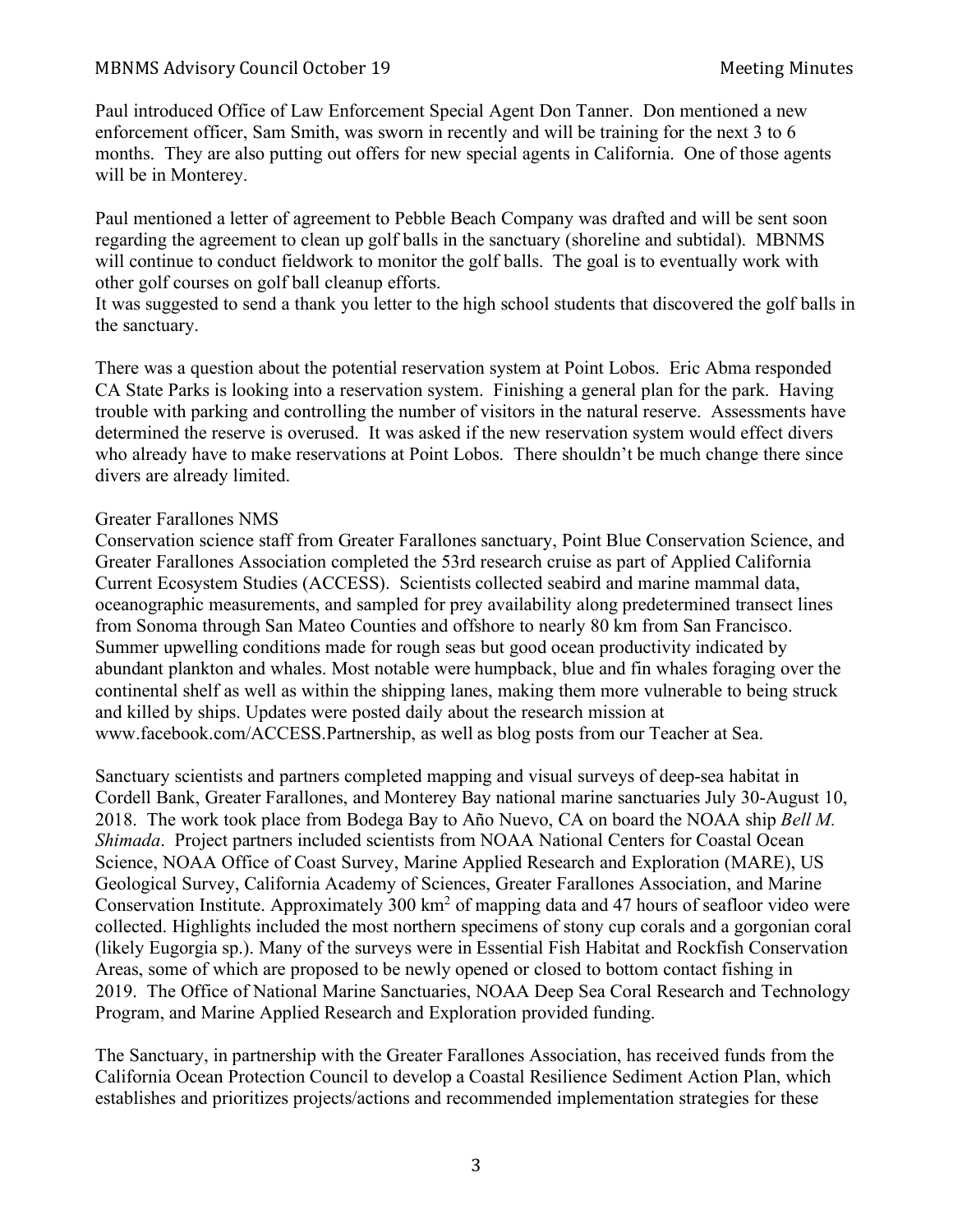projects/actions along the Pacific coastlines of four counties: Sonoma, Marin, SF, and San Mateo. The CRSAP will build on the work of the four Coastal Regional Sediment Management Plans (CRSMPs) that were completed through the CSMW process in recent years: the Sonoma-Marin Coastal Regional Sediment Management Report (CRSMR), the San Francisco CRSMPs (Central Bay and Outer Coast), and the Santa Cruz Littoral Cell CRSMP. The CRSAP will integrate the regional recommendations and site-specific recommendations from each of the four plans. One of the common priorities raised by each of these four CRSMPs is the need to develop an effective process for implementing the specific recommendations contained in each plan, including establishing a governance structure where resource management agencies have defined roles and responsibilities. On October 1st, GFNMS hosted the first governance technical advisory committee meeting at the GFNMS office and it was well attended by federal, state, local agencies; there was strong interest in this topic and all agencies present pledged their intent to continue with the process. The next Sediment in the Sanctuaries Technical Advisory Committee meeting will be held in mid-November at the GFNMS office.

The Farallones sanctuary's iconic white sharks were the stars of SharktoberFest 2018, as a recordbreaking 1,500+ people descended on sanctuary headquarters and Visitor Center in the San Francisco Presidio Saturday, September 29th for SharktoberFest 2018. This annual celebration of the white sharks's return to their fall feeding grounds, co-sponsored with the Greater Farallones Association, and Shark Stewards, featured shark experts, a Science Station, shark photography and films, and live sharks. Hands-on activities like Sharkitecture 101 ("Build a Shark") demonstrated physiology and adaptations. "Tag the Shark" facilitated discussion of telemetric tracking to better conserve this unique white shark breeding population. Exhibitors included NOAA Fisheries, California Academy of Sciences, California State University's Pacific Shark Research Center, and others who brought their special focuses to the event. All ages found opportunities to learn about and enjoy our shark and ray families.

GFNMS has issued the Authorization for the 2018-2019 Mavericks Content. It will be run by the same entity as last year, the World Surf League. Even though the contest was not held last year due to a lack of swell and weather conditions, GFNMS was able to coordinate with the organizers so they know what is required in the authorization in terms of wildlife observers, MWPC protocols, and noticing. The contest window will be the same as the last few years, with the window opening on November  $1<sup>st</sup>$  and closing on March  $31<sup>st</sup>$ .

#### GFNMS will host a Salmon Soiree on Saturday, November 10, 2018

from 7-9:30 pm at the Randall Museum, 199 Museum Way, San Francisco, CA 94114. There will be a reception from 7-8 pm followed by a talk at 8pm. Come learn about the latest in salmon research from NOAA Fisheries Research Biologist, Dr. Thomas Williams. This will be followed by an "Ocean to Plate" Q&A session, in which Dr. Sarah Mesnick will moderate a panel discussion with 25 Lusk's Executive Chef Matthew Dolan, Fisherman Mike Hudson, Artist Ray Troll, Dr. Kevin Rider and Executive Director of Institute for Fisheries Resources Noah Oppenheim. Tickets are \$20 and include two complimentary beverages. Contact sheintzelman@farallones.org to reserve your spot! Space is limited. Public transit or ridesharing encouraged.

Current GFNMS Advisory Council openings include: Commercial Fishing Primary, Commercial Fishing Alternate, Maritime Activities Commercial Primary, Maritime Activities Commercial Alternate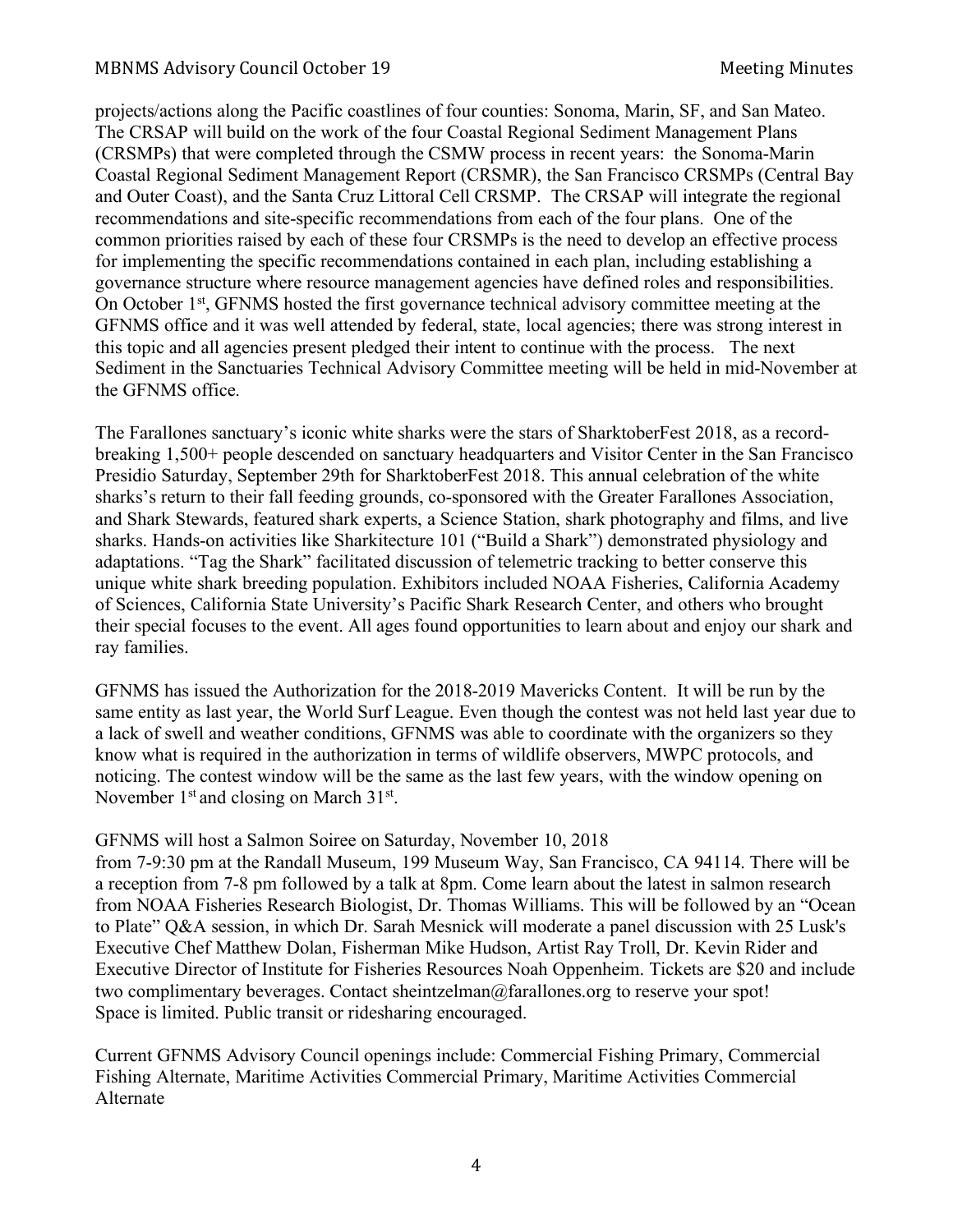# **III. PUBLIC COMMENT FOR ITEMS NOT ON THE AGENDA**

No public comment

# **IV. Information Item: WCR Priorities discussion**

Paul Michel gave a presentation on the ONMS West Coast Region priorities for Fiscal Year 2019. Priorities include reduce whale ship strikes, deep-sea coral initiative, characterization of sound/soundscape, climate change, advancing ocean acidification strategies, vessel incidents, improved enforcement outcomes, recreation and tourism, US Forest Service partnership, signage plan and veteran engagement. For more information:

https://nmsmontereybay.blob.core.windows.net/montereybayprod/media/sac/2018/181019/181019regional-priorities-ppt.pdf

## Advisory Council Member Discussion:

There were questions and discussion about the insurance requirements for vessel incidents/groundings as well as funding for salvage. It was mentioned some vessels are not insurable and some marinas do not require vessels to be insured. It was also suggested for MBNMS to partner with harbors to fund salvage efforts. Santa Cruz Harbor recently mandated all vessels in the harbor be insured by January 2019. Some of those vessels will not be insurable.

More information was requested on the partnership with US Forest Service. Both ONMS and US Forest Service are focused on outreach opportunities to expand awareness of sanctuaries and national forests as well as watershed connections.

## **V. INFORMATION ITEM: MBNMS/Coast Guard cruise ship inspections**

Keith Rootsaert gave a brief presentation on the tour MBNMS staff and Advisory Council members took part in on the M/V *Ruby Princess* of Princess Cruise Lines. He gave an overview of the ship and the operations including desalination, reverse osmosis and processing grey water. For more information: https://nmsmontereybay.blob.core.windows.net/montereybayprod/media/sac/2018/181019/181019cruise-inspections1-ppt.pdf

US Coast Guard (USCG) Lieutenant Commander (LCDR) Frank Strom gave a presentation on USCG involvement in joint cruise ship inspections with MBNMS. LCDR Strom specifically talked about USCG foreign passenger vessel examinations. There are two types of Certificate of Compliance Examinations: annual exams and periodic exams. During inspections USCG reviews items including: ship's documents, bridge safety and navigation equipment, security systems, environmental procedures and machinery systems. LCDR discussed how USCG verified a vessel is operating per its waste management procedures (oil pollution prevention, grey/black water discharge, hazardous waste handling and garbage management) and the way in which they address deficiencies and enforcement. Lastly, LCDR Strom mentioned the USCG Maritime Information Exchange, a searchable online database available to the public of open and closed cases for foreign vessels in US waters. For more information: https://nmsmontereybay.blob.core.windows.net/montereybayprod/media/sac/2018/181019/181019cruise-inspections2-ppt.pdf

MBNMS Regulatory Coordinator Scott Kathey gave a presentation on MBNMS' involvement in joint cruise inspections. He started with an overview of the history of cruise ships in MBNMS. He discussed what is involved in the unscheduled, random inspections occurring several times per year.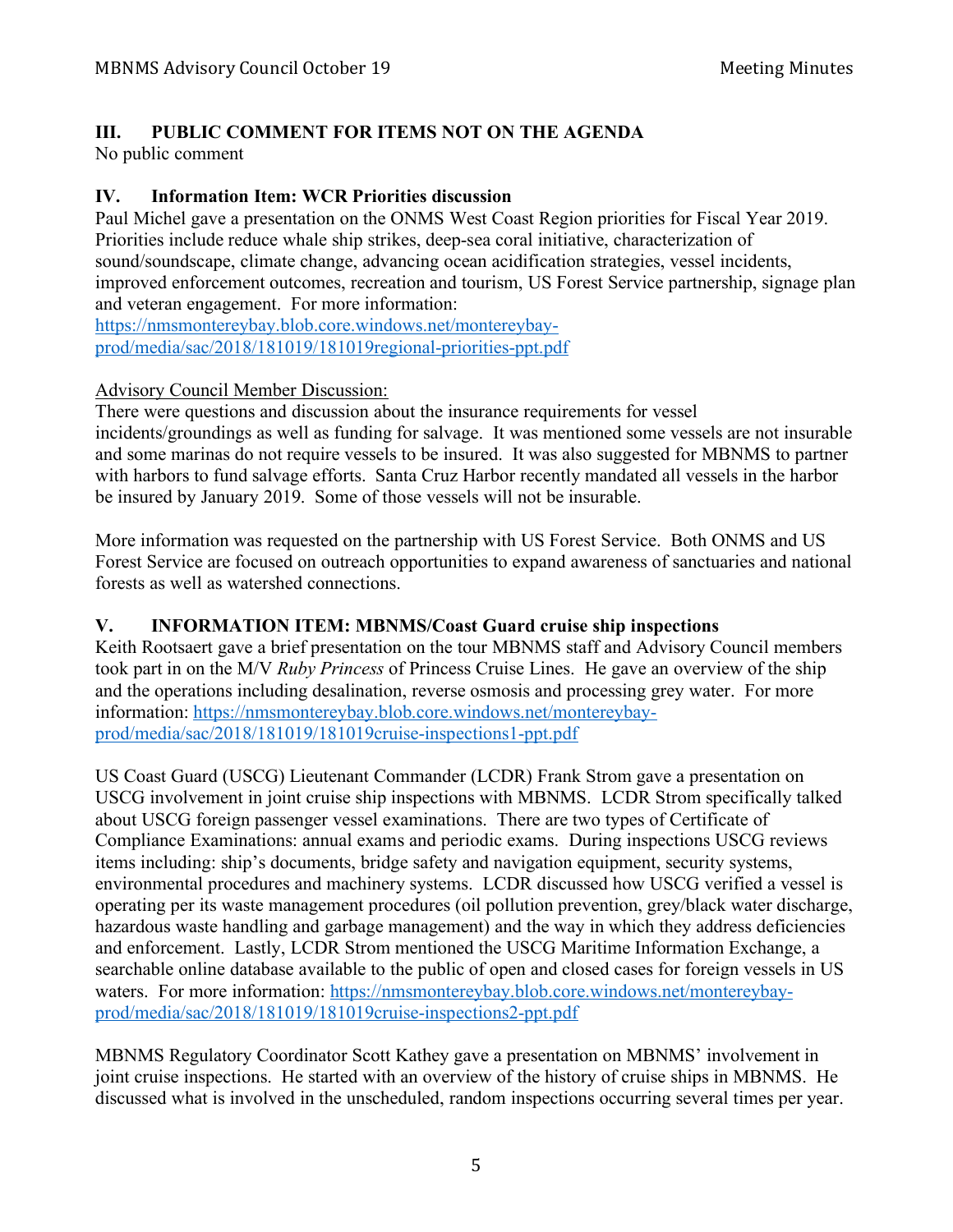Vessels are inspected by a USCG port inspection team with support from MBNMS staff. The inspection team looks for unauthorized discharge of liquids and solids, ship log discrepancies and physical signs of bypass activity. Scott presented examples of federal penalties for illegal discharges as well as state and municipal authorities cruise ships must abide by including CA Clean Coast Act, Oil Spill Contingency Plan Requirements for Non-Tank Vessels, US Clean Water Act Regulations, City of Monterey contract requirements and Lempert-Keene-Seastrand Oil Spill Prevention and Response Act. He discussed key contract provisions between cruise ships and the City of Monterey including what a ship must do if discharge occurs within MBNMS. Scott ended with the findings of cruise ships inspections in MBNMS over the past 13 years. There has been only one violation within MBNMS during that time. For more information:

https://nmsmontereybay.blob.core.windows.net/montereybayprod/media/sac/2018/181019/181019cruise-inspections3-ppt.pdf

Public comment: none

Advisory Council Member Discussion:

Q: do they dispose of their solids after the 3-mile?

A: ships dispose of many solids at the pier such as recyclables. Waste such as food waste and treated black water can be discharged outside of state waters

Q: how is it proved discharge occurs outside of sanctuary boundary?

A: there are sensors and systems that automatically capture that information when valves are opened. No way to cheat it. Tamper proof equipment. Environmental officer inspects over 800 of these tamper proof tags twice a week. Written logs are also key. Weights and amounts of substances from location to location have to match up.

Q: are physical samples taken of discharged waste?

A: ships have certified equipment to ensure they function properly. There are also onboard analyzers of the equipment.

Comment: cruise ship regulations started with the AC. The AC advised the superintendent, regulations were made and are clearly being enforced.

Q: is air pollution a concern? Mentioned in Channel Islands ships are burning high sulfur fuel oils. Is it different coming into MBNMS?

A: that's a larger discussion. The ships carry clean diesel and bulk oil. They use clean diesel when they can't run their scrubbers.

Q: treatment systems are pre-certified to meet certain standards. Are the systems monitored to make sure they achieve those standards?

A: there's a sensor in the system to monitor that before it gets to overboard side. Class agencies inspect and monitor the equipment as well.

Q: is desalination and reverse osmosis used on ocean water to be used as drinking water? What are the drinking water standards?

A: US Public Health Code standards.

Comment: discharging outside the sanctuary doesn't mean it doesn't enter the sanctuary.

Q: are reports prepared after ship inspections?

A: MBNMS prepare a report only if there is a violation. No systematic record if no violations. US Coast Guard does keep a record though. Records are only available if there is a violation, but all records can be accessed under the Freedom of Information Act.

Q: why are most cruise ships registered in Bermuda?

A: flag of convenience - tax or financial purposes.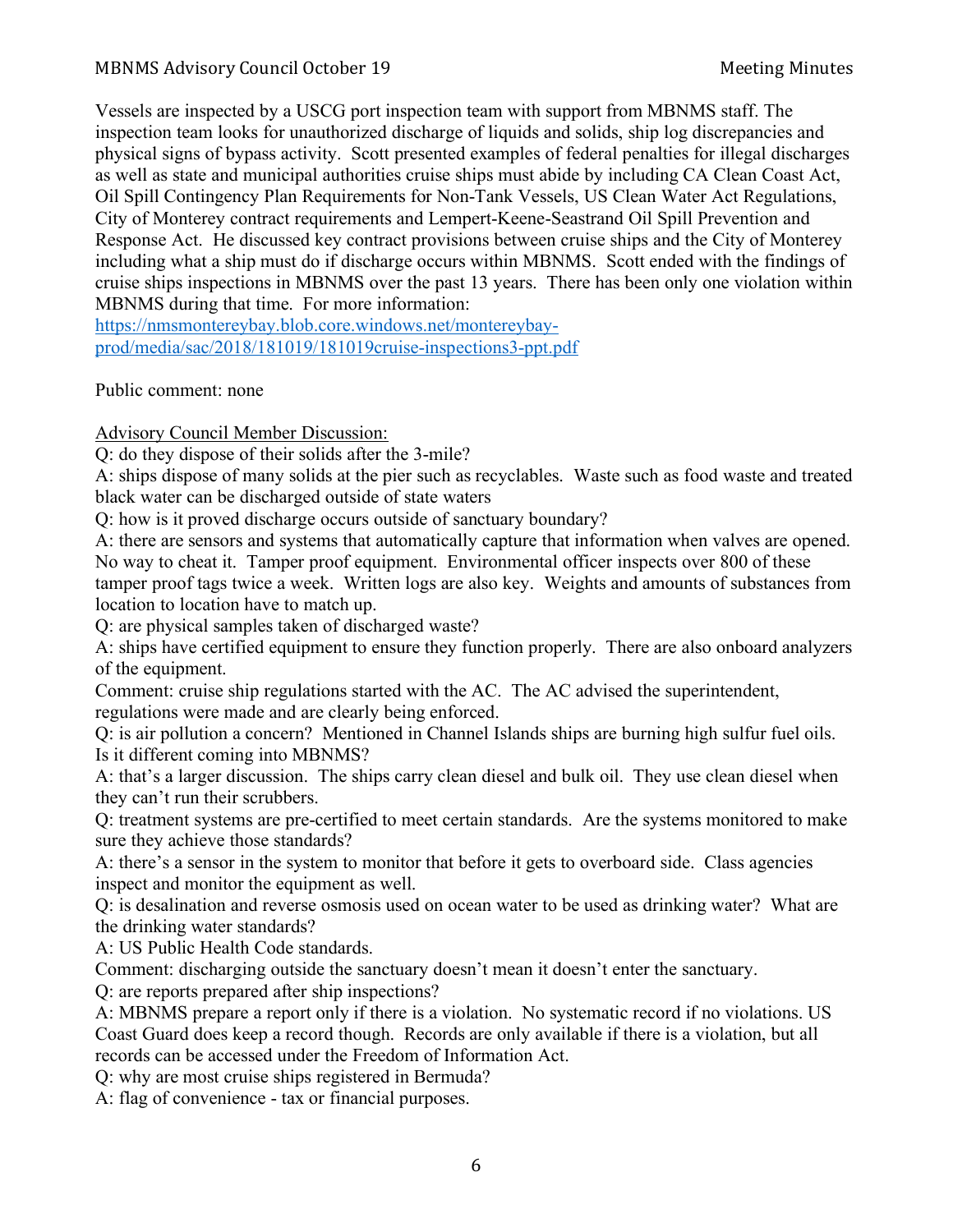Q: what does it mean to "scrub" inspection data before it is published?

A: some information must be removed so as not to impact the safety of the vessel.

Q: are speeds/knots monitored?

A: entire trip is recorded, that info can be given at given time

Comment: imaginary sanctuary boundary does not obstruct discharge to enter MBNMS. Dilution should take care of that but worry about live organisms in ballast water. Also, if we're putting out trains of food discharge, is that making sharks expend extra energy? But feels dilution probably takes care of this kind of issue. Also, protocols are not clear and it seems there is not enough communication between hospitality staff and environmental staff about using pest control and disinfection products.

Comment: understand ballast water that can carry invasive species is generally treated. But it seems to be a problem that water in the hull, where invasive species can reside, are removed only when dry docked.

Response: hulls are coated with anti-fouling paint to prevent growth and invasive species. If there is excessive build up, they will contract divers to clean. Ships do not want build up on their hull. It creates drag and costs money.

Q: What is the temperature of water that is being discharged?

A: the water is about probably 140 degrees F as its being processed but it is in a closed-loop systems so it cools as it travels before discharged.

Q: are the ship inspections actually done by MBNMS?

A: US Coast Guard does full inspections twice a year. US Coast Guard inspections in Monterey are joint inspections with MBNMS.

Comment: there are no records kept by MBNMS if there is no violation. Thinks there should be a record for ALL inspections.

Response: these vessels are heavily regulated. These inspections are on top of that.

Comment: according to MBNMS' Cruise Ship Action Plan, there are standard reporting requirements and documents for all vessels entering MBNMS.

Response: we are looking at what the vessel is reporting. Keeping detailed records of inspections where nothing is found is like asking a police officer to report when every car goes through the light when the light was green. It is a work management issue as well. MBNMS has lost a third of its staff since 2002.

# **VI. Information Item: Ag water quality update**

MBNMS Agriculture Water Quality Coordinator Pam Krone gave a presentation on MBNMS' Agriculture Water Quality Program and increasing agriculture sustainability while improving water quality entering the sanctuary. Pam discussed the importance, value and benefits of agriculture in the Monterey region. She gave an overview of the Agriculture Water Quality Program and the core objectives including improving water quality, collaborating and partnering with various stakeholders and increasing sustainability of agriculture. Pam discussed the ways in which the program is working to improve water quality through addressing nutrient threats, carbon farming and pesticide threats as well as preventing plastics from entering MBNMS. For more information:

https://nmsmontereybay.blob.core.windows.net/montereybayprod/media/sac/2018/181019/181019agwater-ppt.pdf

# Advisory Council Member Discussion:

There were questions regarding cover cropping. Pam discussed several ways cover cropping can happen and explained there are incentives for farmers to do cover cropping.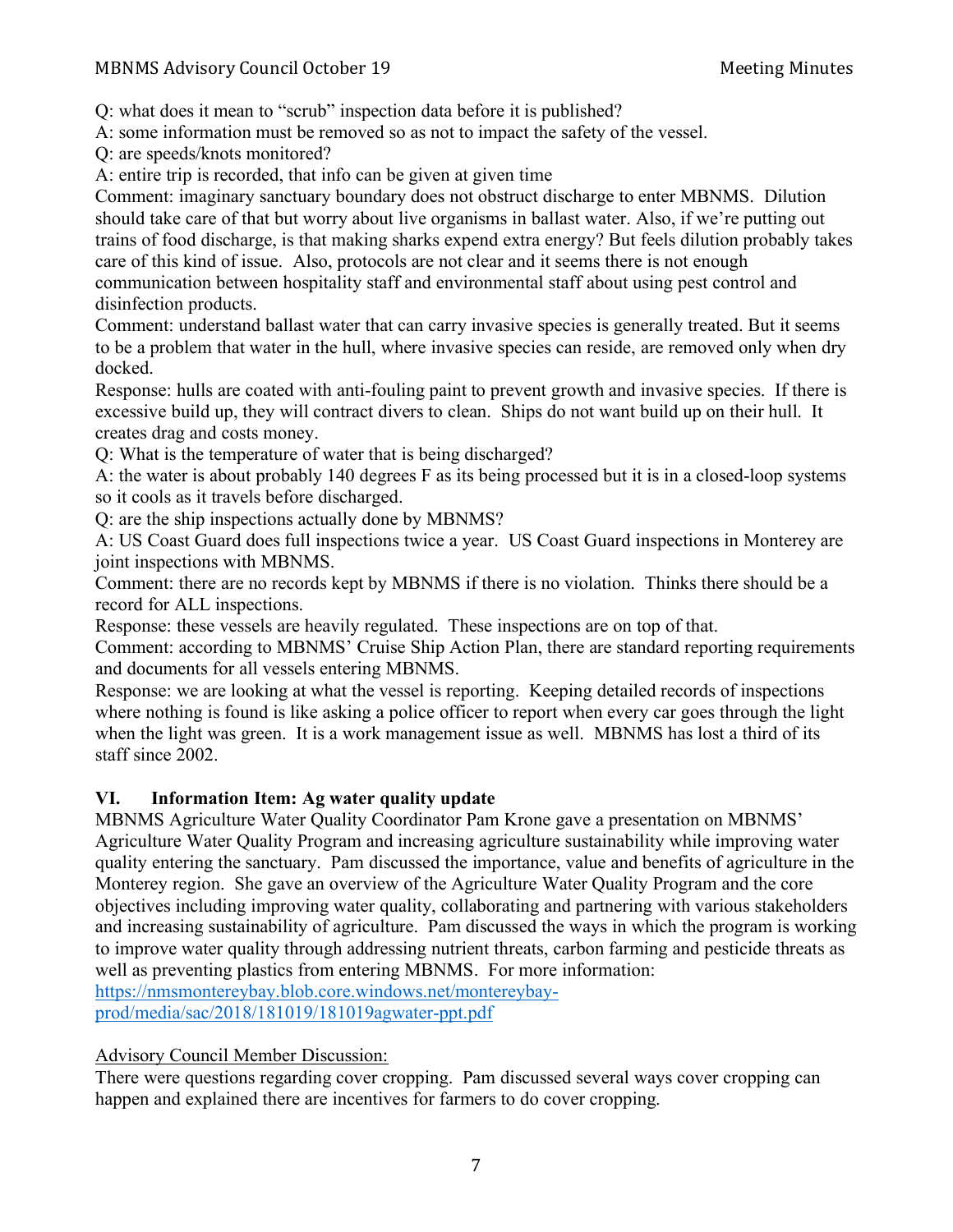There were questions regarding plastics used in agriculture as well as any alternatives to using plastics. Pam explained there has been a large effort behind developing biodegradable plastics but it is difficult to design them to breakdown at the proper time.

Pam also addressed questions about hydroponic farming and saltwater intrusion. The agriculture industry has made progress in handling saltwater intrusion.

## **VII. INFORMATION ITEM: MPWC proposed zone change**

GFNMS Permit Coordinator Max Delaney gave a presentation on the proposed change to MBNMS' regulations for motorized personal watercraft (MPWC) Zone 1 in MBNMS' northern management area. He gave an overview of the regulations and the purpose of the zones. The regulatory change would eliminate Zone 1 based on the lack of MPWC use as well as the difficulty and cost to maintain the buoys in Zone 1. Eliminating the zone would improve enforceability of Zone 5. For more information: https://nmsmontereybay.blob.core.windows.net/montereybayprod/media/sac/2018/181019/181019mpwc-ppt.pdf

#### Advisory Council Member Discussion:

There was concern there has not been enough public input from the community. There were questions around eliminating a zone that can be used for training as well as basing the zone elimination recommendation on the Beach Watch monitoring data. It was decided to agendize this topic again for the December AC meeting.

#### **VIII. Information Item: Update on ESNERR activities**

Elkhorn Slough National Estuarine Research Reserve (ESNERR) Reserve Manager Dave Feliz gave a presentation on recent activities at ESNERR. Dave gave an overview of the reserve and the vision and mission of ESNERR. He discussed ESNERR long-term and short-term monitoring research activities including water quality monitoring and marine mammal and seabird counts. He talked about various stewardship programs including invasive plant control, grazing programs, creating freshwater ponds, eucalyptus tree removal and creating biochar. Dave also talked about various marsh restoration projects. He gave an overview of facilities maintenance and improvements at ESNERR. Dave discussed several education programs including Estuary Explorers Club, Monterey Bay Aquarium WATCH program and Environment for the Americas. He ended by mentioning the recent designation of ESNERR as a Ramsar "wetland of international important." For more information: https://nmsmontereybay.blob.core.windows.net/montereybayprod/media/sac/2018/181019/181019esnerr-ppt.pdf

Dan Brumbaugh, Coastal Training Program Coordinator, talked briefly about the Coastal Training Program.

## Advisory Council Member Discussion:

There were clarifying questions regarding eucalyptus removal. Eucalyptus is removed because it is a non-native species. Native oaks are beginning to thrive where eucalyptus was removed. Removal was not done at the seal rookery at Seal Bend.

There were questions about the dirt used from old agriculture sites in the restoration projects. Some pesticide hot spots were found through soil testing and were avoided.

It was asked if MBNMS was part of the Ramsar site recognition. The designation includes Elkhorn Slough but not MBNMS.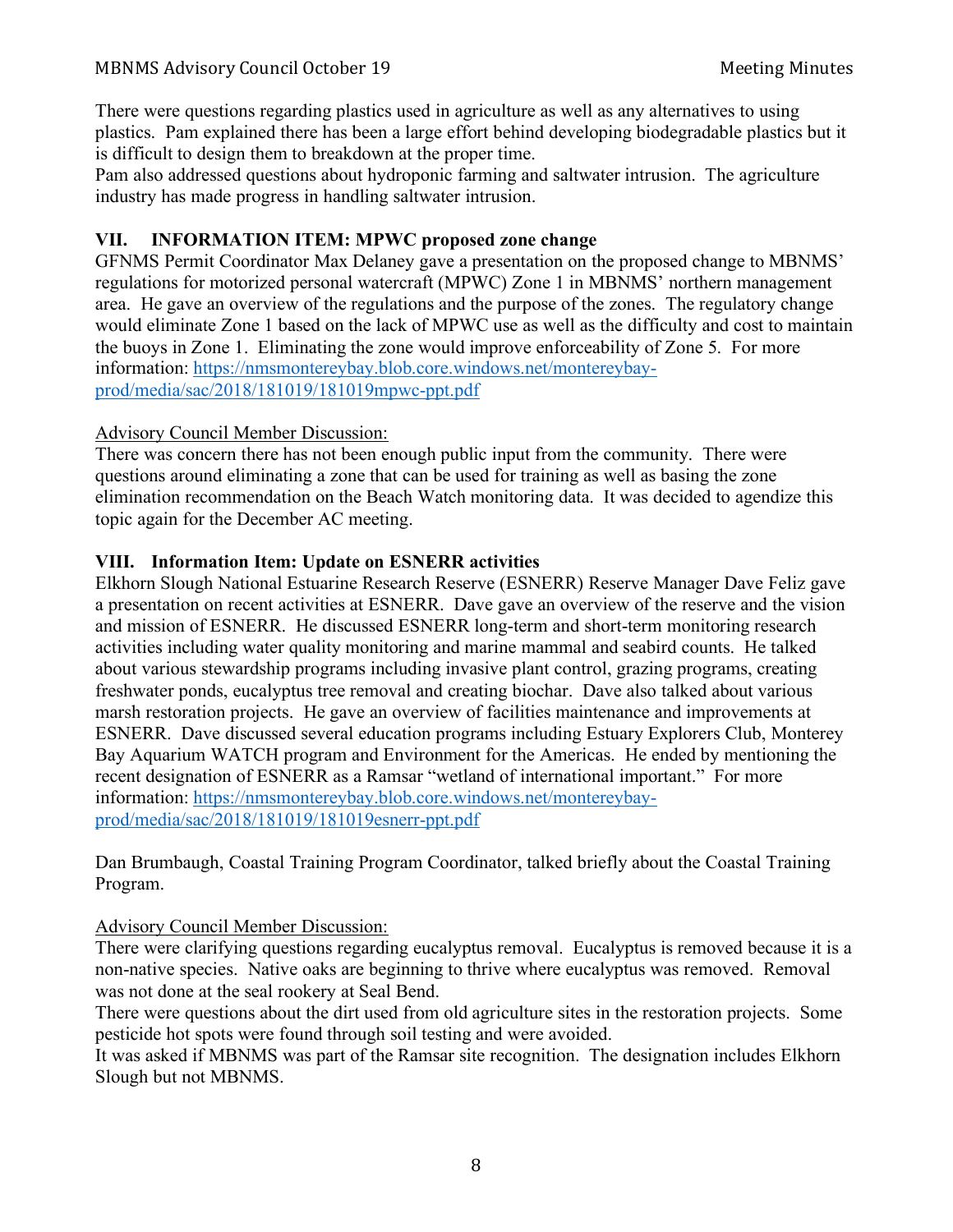## **IX. Standing Item: AC Member Announcements**

Stephany Aguilar, AMBAG primary: no new announcements

Dan Haifley, At-Large primary: no new announcements

Paul Reilly, CA Dept. of Fish & Wildlife primary: Regarding coastal pelagic species, the majority of landings into Moss Landing and Monterey has been anchovy with a minimal amount of squid. As of October 16, 2018, a total of 16,155 metric tons (mt) (59.5%) out of the 25,000 mt Annual Catch Limit for 2018 in California has been landed statewide. Squid is starting to make an appearance in the Ventura area so boats may start leaving the Monterey area to head down there. Please see below for updated landings information for coastal pelagic species:

https://www.wildlife.ca.gov/Conservation/Marine/CPS-HMS/Landings.

California Halibut continued their impressive showing throughout Monterey Bay until the end of September. The Department's California Recreational Fisheries Survey samplers observed more Halibut each month from June through September than they have in each of the previous seven years. Many fish were at or near the minimum legal size of 22 inches, indicating good recruitment, but there was also a wide size range, up to 45 inches. A high ratio of released (sublegal-sized) to kept fish also indicated good fishing opportunities are likely next season.

Striped bass fishing from shore was also productive. We received a report of one angler catching and releasing 77 stripers off New Brighton Beach.

The Department collaborated with staff from the Monterey Peninsula Water Management District to document predation of Steelhead by Striped Bass in the Carmel River Lagoon: 62 Striped Bass were collected, sacrificed, and stomachs examined: no Steelhead remains were detected. Stomach contents consisted primarily of invertebrates, i.e., Gammarid amphipods, and some fish—a few sculpins, mudsuckers, and sticklebacks.

Reilly participated in one day of research catch-and-release fishing inside and outside of Point Lobos State Marine Reserve as part of the California Collaborative Fisheries Research Program's 12<sup>th</sup> year of Marine Protected Area monitoring. Nine volunteer anglers caught 711 fish on 12 15-minute drifts, for an average catch rate of 26.3 fish per angler hour.

Rich Hughett, Recreational Fishing primary: Rich and Jose Montes met with Paul Michel, Dawn Hayes and Nichole Rodriguez to discuss reaching the recreational fishing community. The focus will be to continue sending out the recreational fishing newsletter, obtain more "Fishing Happens Here" postcards from ONMS, partner with other organizations at future fishing events and research funding for recreational fishing schwag (keychains, pins, etc.) Rich also requested a future presentation from Jenn Chiu on the California Collaborative Fisheries Research Program.

Dr. John Hunt, Research primary: In September the USGS surveyed the nearshore bathymetry of southern Monterey Bay around the CEMEX plant. They used single-beam echo-sounders with higher resolution survey lines centered on the CEMEX plant and Salinas River delta. They intend to couple the bathymetry survey with fine scale topographic contours collected with an ATV and aerial imagery. This information will be critical for understanding coastal hazards, CEMEX impacts, and impacts of climate change.

This Sunday, Sanctuary Research Coordinator Andrew DeVogelaere will be giving a public lecture at the Seymour Discovery Center in Santa Cruz. The presentation is titled "Mysteries of Davidson Seamount and Sur Ridge Revealed: Exploring ancient, deep-sea coral communities." You have seen a bit of this and I am sure there will be fascinating photographs and good stories.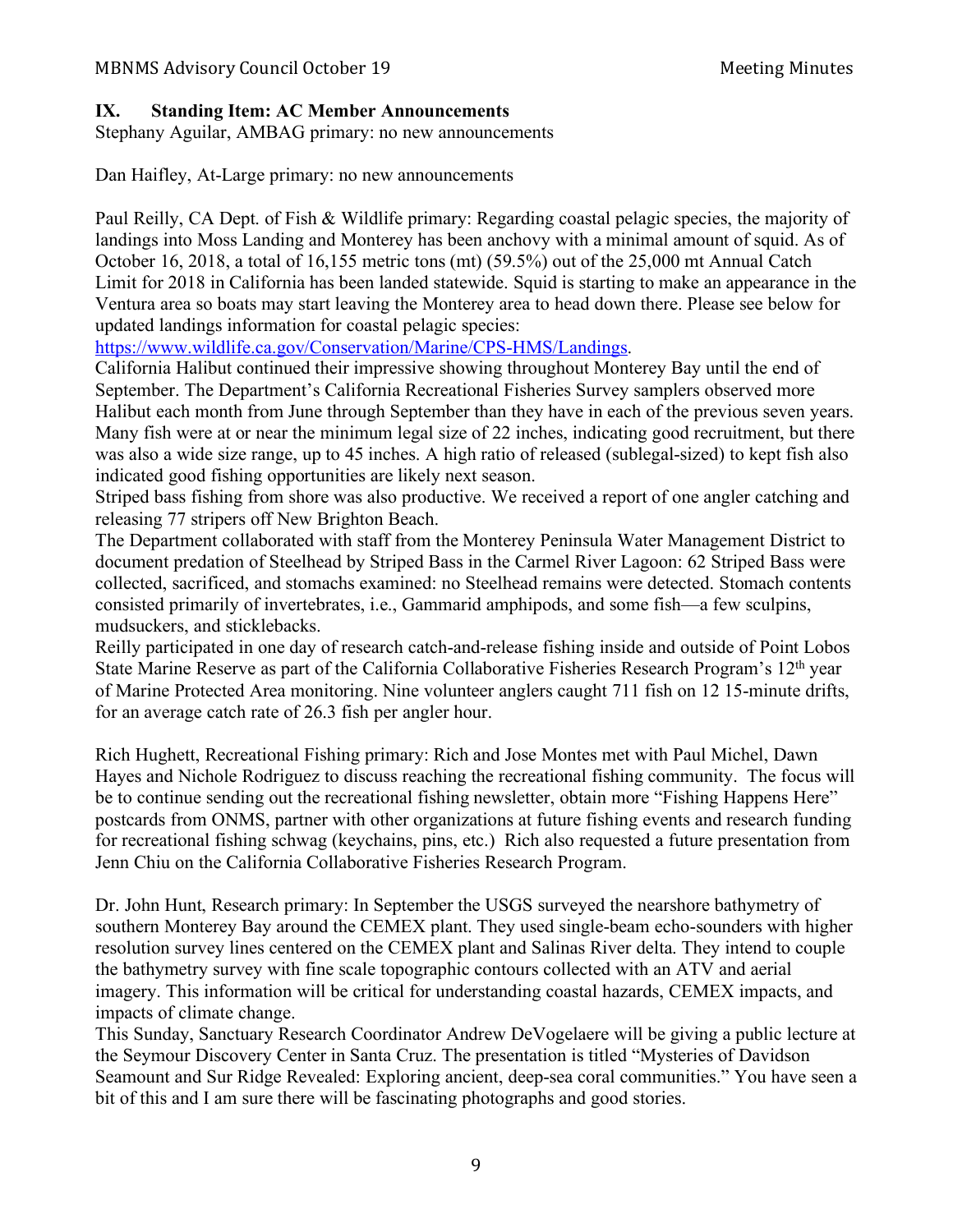Eric Abma, CA State Parks alternate: information gained at a past AC meeting, recently helped State Parks permit for drone aerial research at Pt Lobos. Making sure to avoid nesting birds. Also, king tides occurring in January. State Parks will be doing small public events at Asilomar.

Gary Pezzi, Recreation primary: no new announcements

Paul Michel, MBNMS primary: announced Monterey Bay National Marine Sanctuary Foundation hired Ginaia Kelly as the chapter director. Paul also recognized Dan Haifley named as "Man of the Year" by Aptos Chamber of Commerce.

Brian Nelson, Diving primary: the Diving newsletter is out. Continue to have good click throughs. Keith and Brian will be meeting with Paul Michel to review the dive survey. Keith and Brian continue to present monthly at various dive groups' meetings.

PJ Webb, At-Large primary: Bureau of Ocean Energy Management announced today a one hundred day public comment period regarding offshore wind projects to determine if there is competitive interest on offshore wind in three locations (Diablo Canyon, Piedras Blancas, Humboldt). PJ will send additional info to the AC by email.

Mike Bekker, Tourism primary: noted there are a lack of trashcans at Del Monte Beach. Asked if there is any opportunity to learn more about how trash from Hurricane Michael is being addressed. Suggested MBNMS look into having a banner across the road during the Big Sur International Marathon. Commented the deck boards at Bubba Gump's have shrunk since construction and crayons are falling through the cracks into the bay.

Tom Rowley, Business/Industry alternate: deadline was last week for lawsuits against the Environmental Impact Statement (EIS) for the Monterey Peninsula Water Supply Project. These are special lawsuits and appeals have to go to CA Supreme Court. This Environmental Impact Report(EIR)/EIS took six years. The claim is the EIR/EIS is inadequate with an incomplete analysis by CEQA. Critical issue for Monterey Peninsula and its economy.

Jacob Winnikoff, Education primary: no new announcements

Gary Hoffmann, At-Large primary: mentioned a recent entangled whale off Cypress Point on October  $12<sup>th</sup>$ . Baby whale was immobilized by fishing gear. During survey, owner of fishing gear showed up decided to disentangle the whale on their own despite being asked to keep their distance. It is unclear if the whale was fully disentangled. November 5th Sea Otter Savvy will be hosting the 4th Annual Central California Coastal Wildlife Disturbance Symposium at Monterey Bay Aquarium.

Carol Maehr, At-Large alternate (announcement read by Gary Hoffmann): her only comment is regarding cruise ship inspections. Moving forward she requests that all future inspections follow the MBNMS management plan Strategy CS-2 "Develop Enforcement and Monitoring Programs", specifically Activity 2.2 which reads: "Standard reporting requirements will include standard documents for all cruise ships visiting MBNMS (vessel logs, printouts from holding tanks, etc.)" These reports should be available for review. Please note that this strategy says all cruise ships visiting MBNMS. Reports of all inspections should be kept and available for review.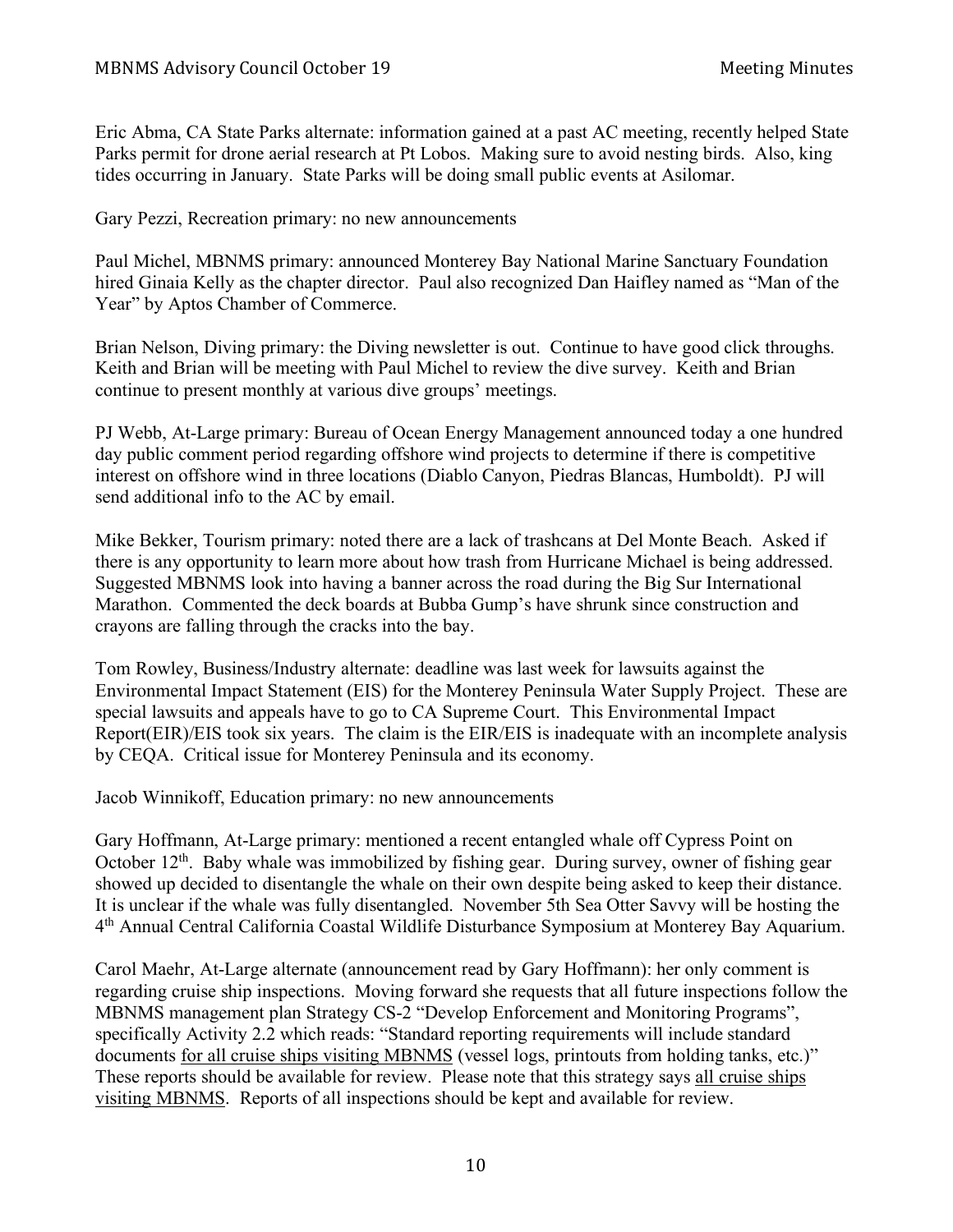John Haynes, Harbors - Monterey: San Mateo County Harbor District - Surfer's Beach renourishment project is moving forward and hopes to be started in the Spring of 2019. Steve McGrath, General Manager expresses that the project would not have come this far without the help of Sanctuary Staff.

Steve McGrath has announced that he will be retiring in December.

Santa Cruz Harbor District - will be holding a "Haunted Harbor" event with decorated candy stations, and free water taxi boat rides. The lighted boat parade and Walton Lighthouse Christmas decoration lighting will be on the first Saturday of December. This year Stand-Up Paddleboards will be allowed to enter the parade!

Moss Landing Harbor District - working through the very lengthy and complicated permitting process for maintenance dredging of berthing areas. Much of the marina was inundated with sediment from the 2017 atmospheric river storm events.

A new sanitary sewer pump out facility was installed to replace a prior pump. All of the Harbors work hard to make sure that free-to-use sewer and bilge pump-out facilities are reliable to ensure that boaters can maintain environmentally safe boating practices.

Monterey Harbor - working to support locally caught and marketed sustainable fish. The City of Monterey is purchasing federal fishing rights for lease to local fishermen and women and is currently undergoing a competitive process to award building leases at the municipal wharf for fish buyers who will land and market local, sustainably caught fish.

Monterey's lighted boat parade will be on the first Sunday of December along Monterey's Harbor and Canary Row Waterfronts.

Katherine O'Dea, Conservation primary: Save Our Shores recently elected two new board members, one being Dan Haifley. Tucker Hirsch announced she is leaving Save Our Shores. Save Our Shores will be hosting a holiday open house on December  $12<sup>th</sup>$ .

Kathy Fosmark, Commercial Fishing primary: fishermen are concerned about access to fishing areas in regards to wind energy proposals. The three areas of interest (Diablo Canyon, Piedras Blancas and Humbolt) are all prime fishing areas.

Sarah Lopez, Agriculture alternate: ag order update (the water quality regulations on farms from Clean Water Act) is progressing towards 2020 renewal date. Regional water board staff are going to present their ideas as an informational item to the state water board on Nov 8 and 9. Surface water monitoring requirements should be similar to what is currently in place but groundwater will be ramped up due to high amount of nitrate contamination in aquifers around the central coast. Difficult because board is basing what they want on large acreage almond farms. Here on the central coast farms can have multiple crops in a 20-30 acre area. Rotation of crops across same acreage. Could be onerous reporting requirements for central coast farmers. Mentioned the state water board is looking into charging growers an extra half million dollars for not having coalition. Also, noted she's never seen people in decade ask so many questions about how pesticides move off of crops/land

Bart Selby, Recreation alternate: gave a quick presentation on issue of pelicans and fishing gear. Pelicans entangled in fishing gear is preventable. Would like to see more focus on addressing this issue with recreational fishermen. Would like to see educational materials for fishermen and for the sanctuary to work with cities/counties. For more information: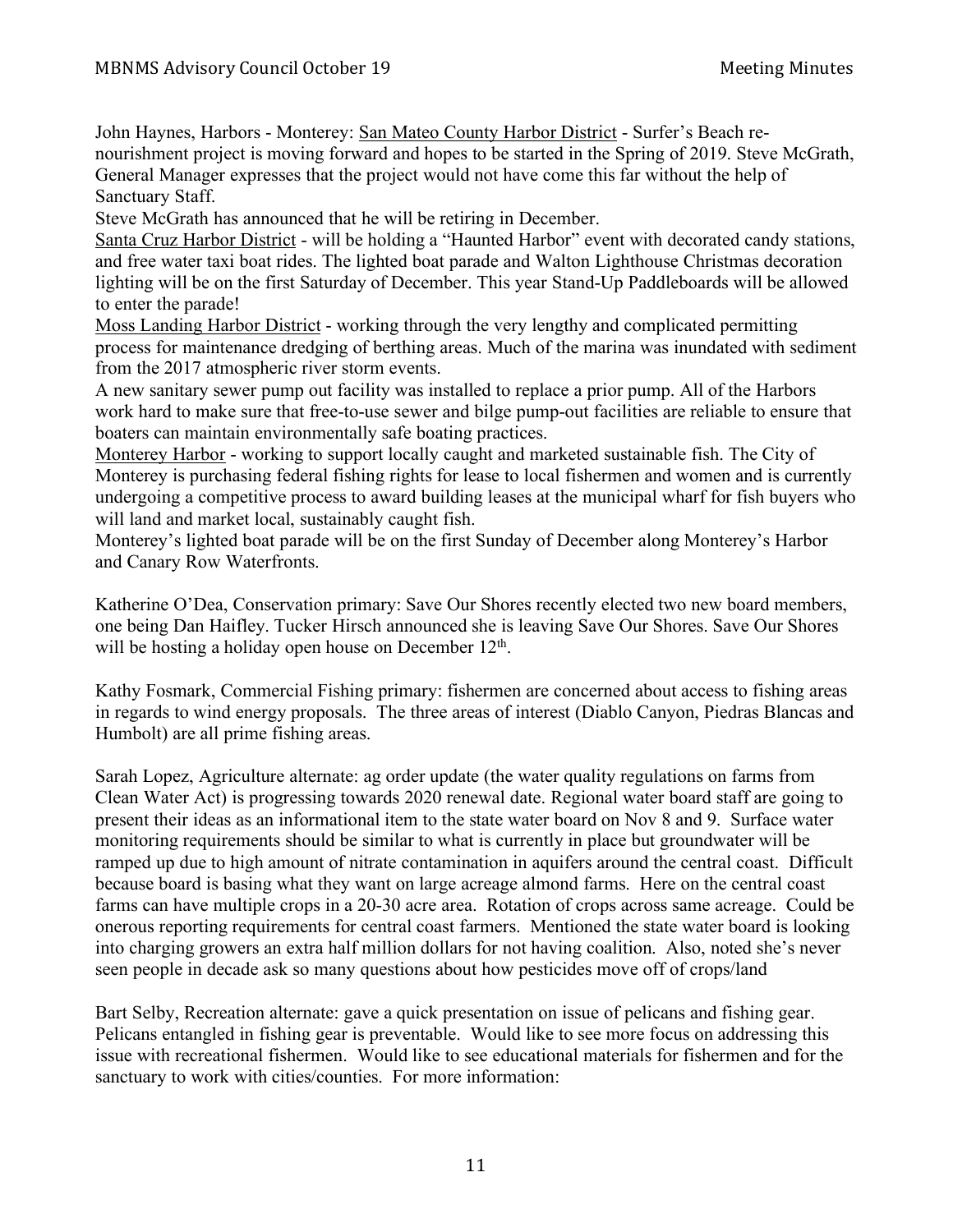https://nmsmontereybay.blob.core.windows.net/montereybayprod/media/sac/2018/181019/181019pelicans-ppt.pdf

Dr. Steve Haddock, Research alternate: MBARI hydrophone live recordings and highlights https://www.mbari.org/deep-sea-sound-recordings-live-stream/ Science information on the Ocean Cleanup project: http://www.deepseanews.com/tag/the-ocean-cleanup/ http://www.southernfriedscience.com/i-asked-15-ocean-plastic-pollution-experts-about-the-oceancleanup-project-and-they-have-concerns/

Keith Rootsaert, Diving alternate: Reefcheck has two more weeks of diving. This year seeing much more bull kelp. Last year there was much more giant kelp. Very happy to be starting up the urchin experiment. Looking for help with the project from graduate students and divers. Also looking for resources for equipment.

# **X. Standing Item: Working Group updates**

Conservation Working Group (CWG): no update

Research Activity Panel (RAP): The Research Activity Panel met on September 7 at the Elkhorn Slough National Estuarine Research Reserve. Kerstin Wasson hosted the meeting and presented an update on research at the Slough, including: native oyster restoration, water quality monitoring and enhancement projects, the restoration of Hester Marsh and the Slough's designation as "a wetland of international importance" under the Ramsar Convention on Wetlands.

The RAP welcomed its newest member, Nadine Golden, Assistant Director of the USGS Pacific Coastal and Marine Science Center in Santa Cruz.

Recent passage of State Legislation related to trawl areas in Monterey Bay came as a surprise to RAP members who were deeply involved in the issue. We discussed the need for legislative updates to keep the AC and RAP informed of future Legislative actions affecting the sanctuary.

We discussed the need to monitor the cumulative effects of climate change-related factors, such as ocean acidification, hypoxia and elevated temperature, with the stressors currently tracked in the sanctuary Condition Reports, such as those affecting water quality, habitat and living resources. RAP members are communicating with the Ocean Protection Council to look for cooperative opportunities with the OPC's Ocean Acidification and Marine Protected Area (MPA) monitoring programs. We received a presentation from RAP member Brian Owens of Cal Fish and Wildlife on the new process for evaluating and issuing scientific collecting permits. Sara Worden of CDFW presented the draft MPA Monitoring Action Plan. Baseline MPA monitoring has been completed and long-term monitoring is the subject of the draft plan. The public comment period on the MPA Monitoring Plan closed in August.

The November 2 RAP meeting will include a presentation on aquaculture at Moss Landing Marine Labs and an extensive discussion of ocean acoustics with RAP members Brandon Southall and Jeremy Goldbogen, joined by John Ryan from MBARI and John Josephs and Tetyana Margolina of the Naval Postgraduate School.

Sanctuary Tourism and Recreation Working Group (STAR): The STAR met on October 9<sup>th</sup>. They reviewed the upcoming Recreation and Tourism newsletter and discussed setting up a training for Constant Contact.